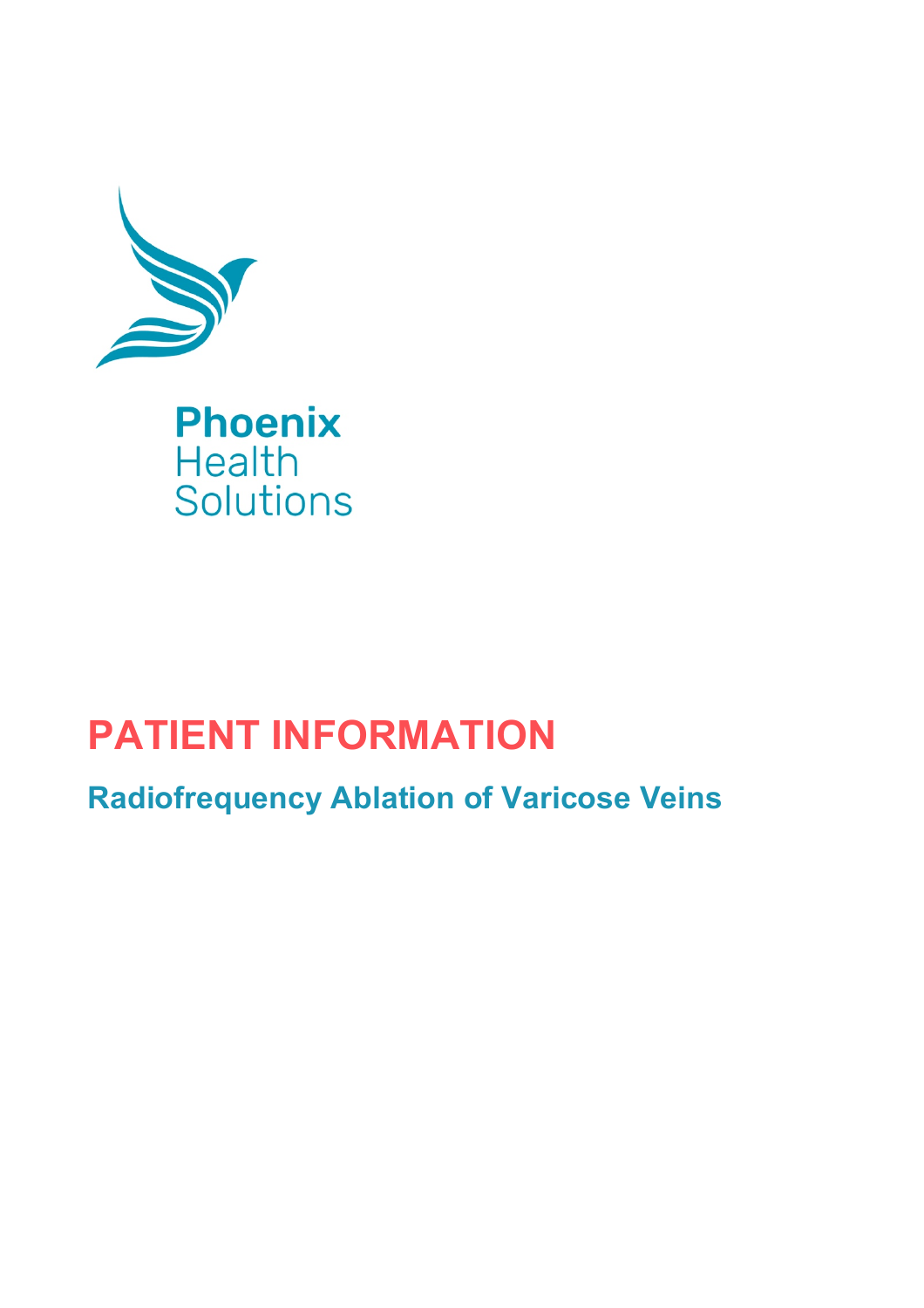# **RADIOFREQUENCY ABLATION OF VARICOSE VEINS**

You have varicose veins that can be treated using radiofrequency ablation. This information sheet tells you about the procedure. Please read it carefully and ask your surgeon if you have any further questions or concerns.

# **What are varicose veins?**

Varicose veins are veins (usually in the legs) that have lost their elasticity and bulge with blood as a result. They happen if the valves in a vein become weak and let blood go the 'wrong way' back through the vein.

Over time, the vein has to become wider to cope with the extra blood and this eventually means that it loses its elasticity. In some people varicose veins are asymptomatic or cause only mild symptoms, but in others they cause pain, aching or itching and can have a significant effect on their quality of life.

Varicose veins may become more severe over time and can lead to complications such as changes in skin, e.g. dark patches, eczema, ulceration or result in bleeding which could be spontaneous or following a minor trauma. It is not known which people will develop more severe disease but it is estimated that 3–6% of people who have varicose veins in their lifetime will develop ulcers.

Radiofrequency ablation is currently recommended as one of the first line treatments for varicose veins by the National Institute for Health and Clinical Excellence (NICE).

# **What is radiofrequency ablation?**

Radiofrequency ablation means collapsing a vein using heat generated by radiofrequency energy. This causes the treated vein to close up, so blood is redirected through nearby healthy veins as a result. Whilst the procedure is generally not particularly painful there is some inevitable postoperative discomfort. It is a good idea to have some paracetamol and anti-inflammatory medication (ibuprofen) to take when you get home if you are able to take these medications.

As this procedure can take a variable amount of time, it is important that you allow an adequate amount of time at the hospital. We usually recommend about two hours. Occasionally, it may be quicker than this.

#### **What are the advantages of radiofrequency ablation over conventional surgery?**

- Radiofrequency ablation has been shown to cause less pain and bruising.
- Radiofrequency ablation can be performed under local anaesthetic
- Recovery to normal activity and work has been demonstrated to be quicker following radiofrequency treatment.

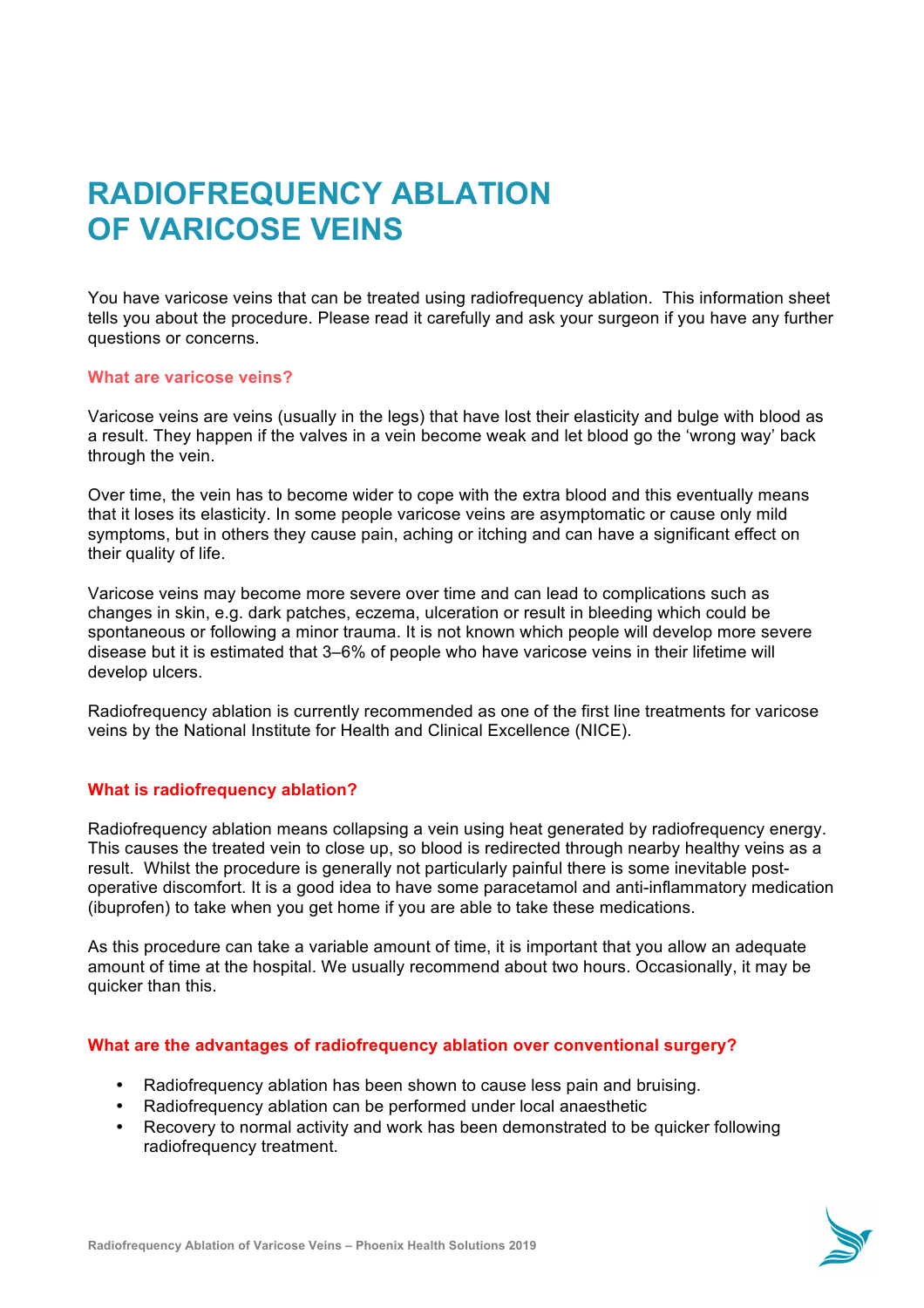# **Before the procedure – First Consultation**

You will have been consulted by a vascular surgeon and undergone a venous duplex scan to assess your veins and determine the most appropriate form of treatment for you. After a thorough discussion including risks of complications (see below), a consent form will be completed and signed by the surgeon and yourself.

# **What will happen during the procedure?**

Before your treatment starts, you will meet your surgeon and the team looking after you. A member of the team will measure your legs so that you can be fitted with some support stockings to wear after the procedure. You will be taken to a changing room where you will change into a theatre gown in preparation for your treatment.

You will then be lead into the theatre suite at which stage the surgeon will go through the procedure with you and reaffirm your consent for the procedure. You will have opportunity to ask any further questions about your treatment.

You will then lie down on the treatment couch. The venous duplex scan will be repeated to mark your vein and plan where the radiofrequency probe should be placed into your vein for the best outcome of treatment. The surgeon will clean the skin on your leg with antiseptic solution and then your leg will be draped with sterile sheets.

Initially the operating couch is tilted so that your leg is pointing downwards to help make your veins bigger for insertion of the sheath. Once you are comfortable and in position, the surgeon will "freeze" the skin of your leg with local anaesthetic at the point where a small cut in the skin is made and a sheath will then be inserted into the vein

The radiofrequency device (a long catheter) will be inserted through the sheath into the vein and guided into position using the duplex scanner. The catheter is then connected to the radiofrequency generator.

The operating couch is then tilted into a head-down position. The surgeon will then perform a series of injections into the leg using the duplex scanner to place local anaesthetic all around the vein and "freeze" the skin in preparation for the radiofrequency treatment.

The generator then creates heat energy to seal the vein up from the inside. This happens as the heating probe is pulled back in a series of steps through the length of vein being treated. This takes just a few minutes. You should not feel anything during the treatment, but if you do then your surgeon will place more anaesthetic around the vein. Once the vein has been sealed, the probe and sheath are removed. You will have a paper stitch placed over the entry site of the sheath and a dressing applied over this.

Finally, a compression bandage is wrapped around the leg and this should be worn for five days.

# **What will happen after the treatment?**

We will ask you to wait in waiting room area for a period after the operation, during which time refreshments will be offered. If you feel fine after this time then you can go home. After radiofrequency treatment you will be able to walk immediately. You will not be able to drive

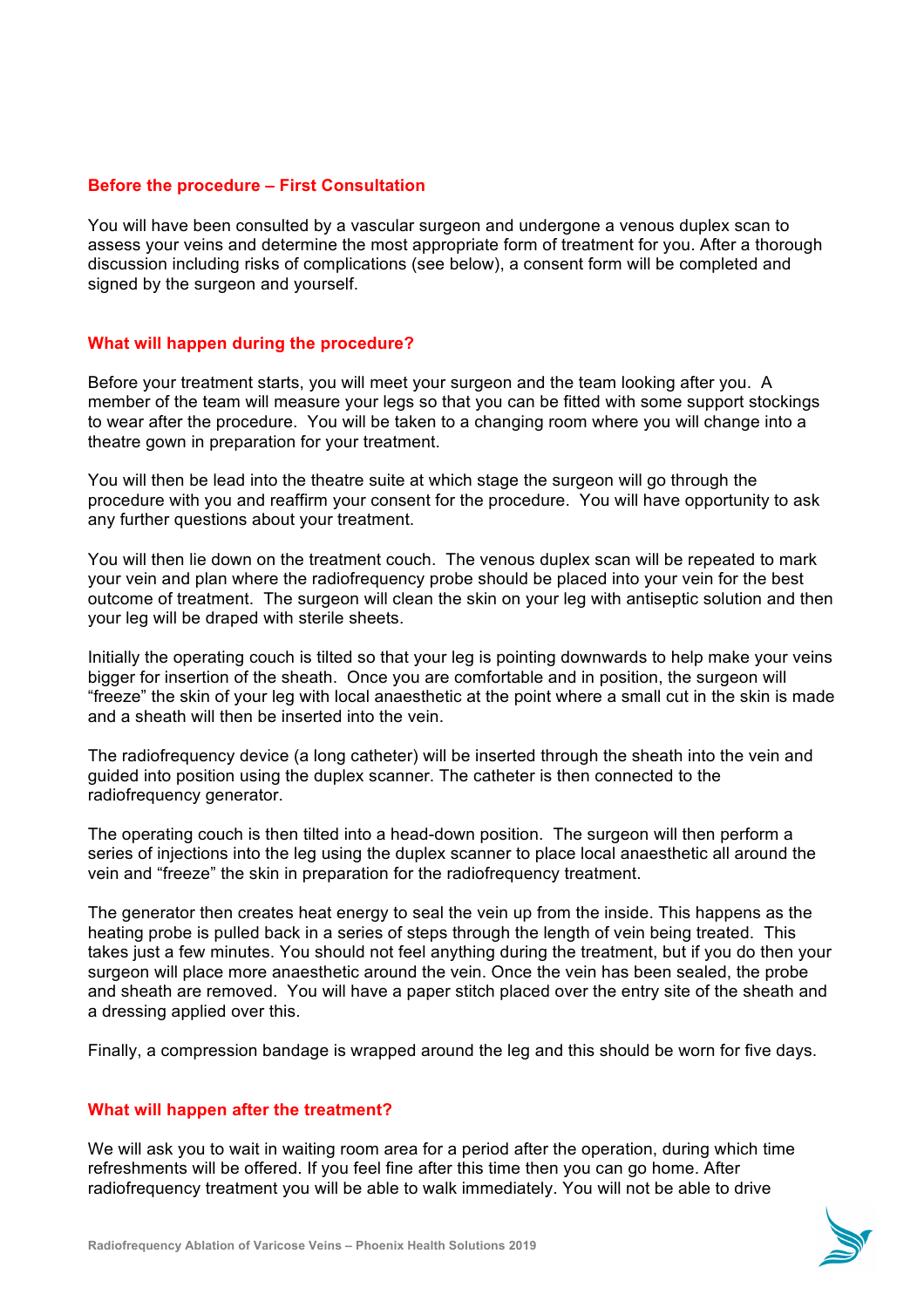yourself home and must have someone to drive you. We recommend that you should not drive for 5 days. If you are travelling for more than an hour from the hospital you should sit on the back seat with your leg(s) up. Stop every hour and walk around for five minutes.

Normal activity, including work, can be resumed as soon as you like, although contact sports, heavy exercise and swimming should be avoided for one to two weeks.

When the bandage is taken off, you may see some bruising or hardness under the skin. This is quite normal and will gradually settle.

You should then wear the stocking during the day for at least 2 days following removal of the bandage. If you feel relief wearing the support stocking during your recovery then you should wear the support stocking for up to 2 weeks following removal of the bandage.

# **Follow up after your treatment – Second Consultation**

A follow up clinic appointment will be made for you to be reviewed by the surgical team after 8 to 12 weeks. However, if you are experiencing any problems in the meantime then you can contact vascular team to discuss any concerns.

# **Residual and recurrent veins**

Radiofrequency ablation of varicose veins is targeted at the main superficial vein in your leg that is causing the varicose veins. The treatment does not directly target all of your varicose veins. You may notice some residual varicose veins on removal of your compression 1 week after your treatment. In the majority of patients these residual veins will shrink over the next 3 months. However a number of patients may require additional treatment of these residual veins. This treatment can be either injections into the veins to cause them to shrink (sclerotherapy), or a minor operation to remove the veins through small cuts in the leg (avulsions). Your surgeon will be able to discuss further treatment options with you if required at your follow up visit.

# **What are the complications of radiofrequency ablation?**

- There is a small chance that the vein may not be completely sealed by the radiofrequency probe. This occurs in approximately  $3 - 5\%$ .
- Some bruising and tenderness may occur but this may be alleviated by taking simple painkillers.
- It is not uncommon for some discomfort to develop around the obliterated vein between 5 and 10 days after the procedure due to inflammation. Thrombophlebitis (Inflammation of the vein) is not uncommon and may cause some pain and redness over the treated area but this generally responds well to non-steroidal anti-inflammatory drugs such as Ibuprofen.
- Blood clots can form in the deep veins in the leg (Deep Vein Thrombosis). This can occur in approximately 0.3% patients. The blood clot can also travel to the lungs (Pulmonary Embolism) however these side effects are rare.
- There is a very small risk of skin burns from the radiofrequency probe. This can occur in around 0.5 - 1%. It may result in pigmentation in the line of the vein. This usually fades with time.